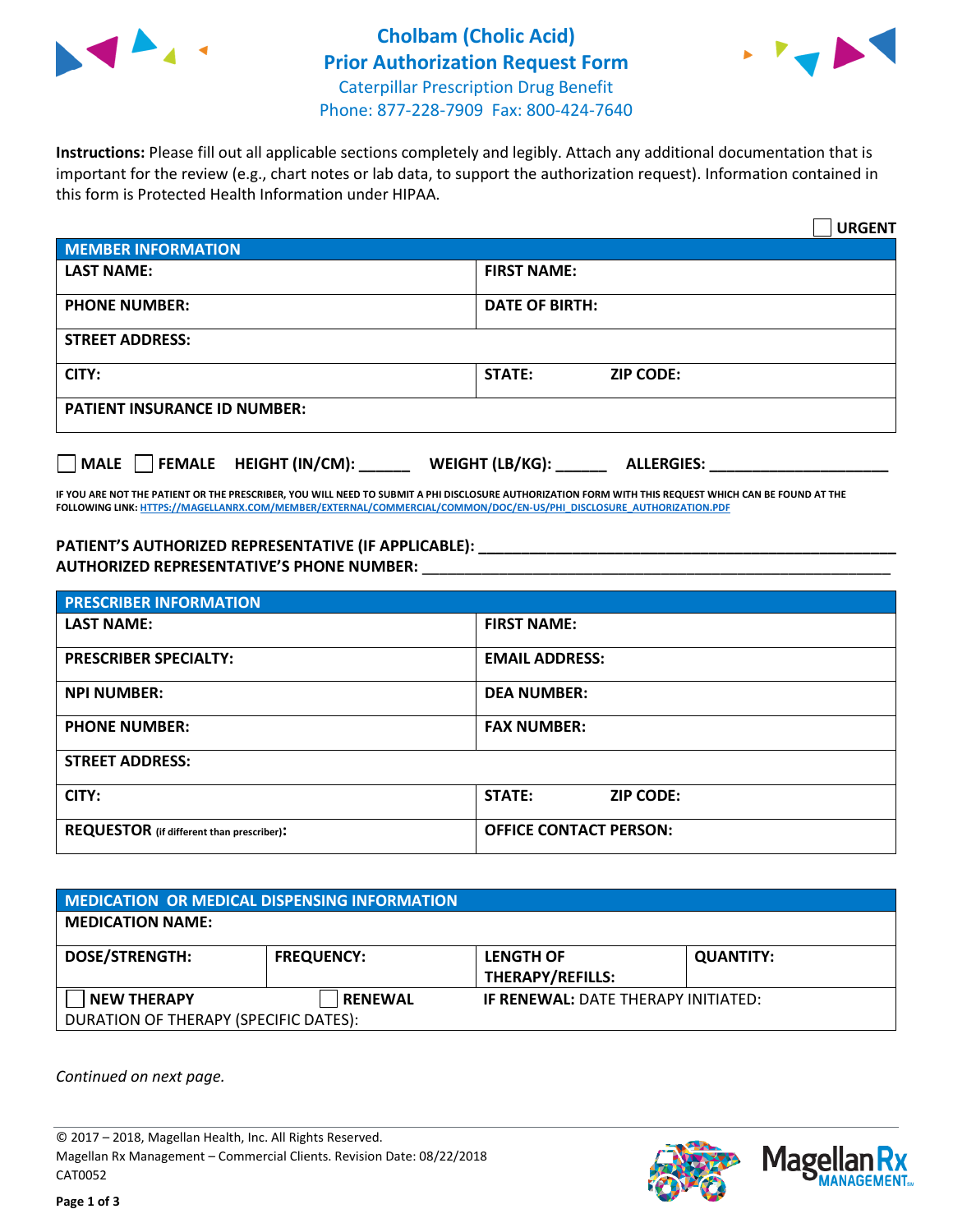



| MEMBER'S LAST NAME: NAME:                                                                                                                                                                                                            | MEMBER'S FIRST NAME:                                                                                                                                                                                                                                                                                                                                                                                                                                   |                                                       |  |
|--------------------------------------------------------------------------------------------------------------------------------------------------------------------------------------------------------------------------------------|--------------------------------------------------------------------------------------------------------------------------------------------------------------------------------------------------------------------------------------------------------------------------------------------------------------------------------------------------------------------------------------------------------------------------------------------------------|-------------------------------------------------------|--|
|                                                                                                                                                                                                                                      | 1. HAS THE PATIENT TRIED ANY OTHER MEDICATIONS FOR THIS CONDITION?                                                                                                                                                                                                                                                                                                                                                                                     | YES (if yes, complete below)<br><b>NO</b>             |  |
| <b>MEDICATION/THERAPY (SPECIFY</b><br>DRUG NAME AND DOSAGE):                                                                                                                                                                         | <b>DURATION OF THERAPY (SPECIFY</b><br>DATES):                                                                                                                                                                                                                                                                                                                                                                                                         | <b>RESPONSE/REASON FOR</b><br><b>FAILURE/ALLERGY:</b> |  |
| <b>2. LIST DIAGNOSES:</b>                                                                                                                                                                                                            |                                                                                                                                                                                                                                                                                                                                                                                                                                                        | <b>ICD-10:</b>                                        |  |
| $\Box$ Bile acid synthesis disorder due to a single enzyme defect*<br>*Documentation is required<br>$\square$ Peroxisomal disorder* *Documentation is required<br>□ Other Diagnosis__________________ICD-10 Code(s):________________ |                                                                                                                                                                                                                                                                                                                                                                                                                                                        |                                                       |  |
| PRIOR AUTHORIZATION.                                                                                                                                                                                                                 | 3. REQUIRED CLINICAL INFORMATION: PLEASE PROVIDE ALL RELEVANT CLINICAL INFORMATION TO SUPPORT A                                                                                                                                                                                                                                                                                                                                                        |                                                       |  |
|                                                                                                                                                                                                                                      | Provider's Specialty: Is the prescriber a hepatologist or a gastroenterologist? $\square$ Yes $\square$ No                                                                                                                                                                                                                                                                                                                                             |                                                       |  |
| disorders?<br>$\Box$ Yes $\Box$ No<br>vitamin absorption?* □ Yes □ No<br>*Documentation is required.                                                                                                                                 | Will the patient use Cholbam as adjunctive treatment for a peroxisomal disorder such as Zellw eger spectrum<br>Does the patient exhibit manifestations of liver disease, steatorrhea, or complications from decreased fat soluble                                                                                                                                                                                                                      |                                                       |  |
| <b>REAUTHORIZATION:</b><br>If this is a reauthorization request, answer the following question:<br><i>*Documentation is required.</i>                                                                                                | Has the patient experienced an improvement in liver function while on therapy?* $\Box$ Yes $\Box$ No                                                                                                                                                                                                                                                                                                                                                   |                                                       |  |
| physician feels is important to this review?                                                                                                                                                                                         | Are there any other comments, diagnoses, symptoms, medications tried or failed, and/or any other information the                                                                                                                                                                                                                                                                                                                                       |                                                       |  |
| information is received.                                                                                                                                                                                                             | Please note: Not all drugs/diagnosis are covered on all plans. This request may be denied unless all required<br>ATTESTATION: I attest the information provided is true and accurate to the best of my knowledge. I understand that<br>the Health Plan, insurer, Medical Group or its designees may perform a routine audit and request the medical<br>information necessary to verify the accuracy of the information reported on this form.          |                                                       |  |
| Prescriber Signature or Electronic I.D. Verification:                                                                                                                                                                                |                                                                                                                                                                                                                                                                                                                                                                                                                                                        | Date:                                                 |  |
| and arrange for the return or destruction of these documents.                                                                                                                                                                        | CONFIDENTIALITY NOTICE: The documents accompanying this transmission contain confidential health information that is legally privileged. If<br>you are not the intended recipient, you are hereby notified that any disclosure, copying, distribution, or action taken in reliance on the contents<br>of these documents is strictly prohibited. If you have received this information in error, please notify the sender immediately (via return FAX) |                                                       |  |
| © 2017 - 2018, Magellan Health, Inc. All Rights Reserved.<br>Magellan Rx Management - Commercial Clients. Revision Date: 08/22/2018<br>CAT0052                                                                                       |                                                                                                                                                                                                                                                                                                                                                                                                                                                        | <b>Mage</b>                                           |  |